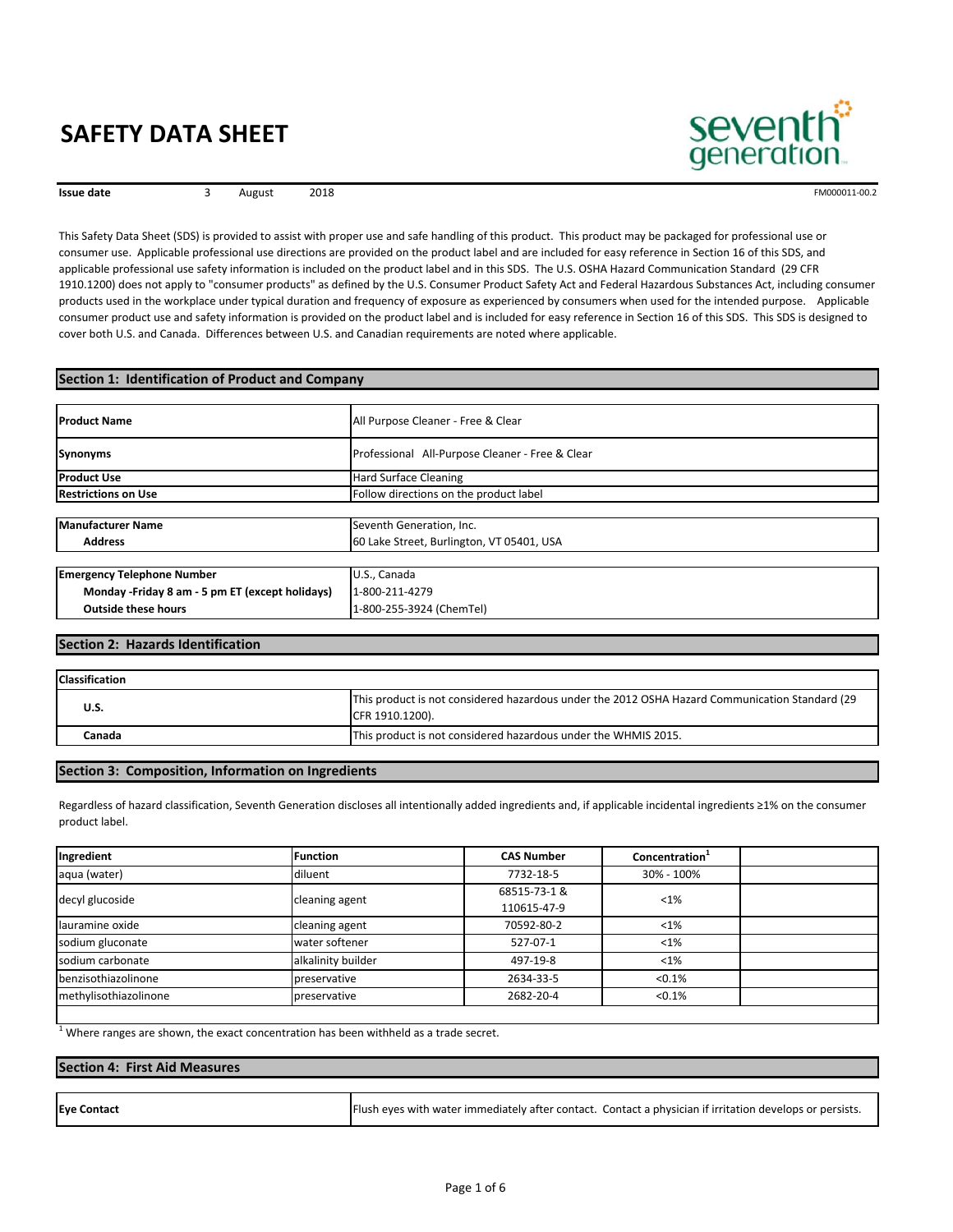# seventh<sup>3</sup><br>generation.

| <b>Skin Contact</b>                 | Rinse thoroughly with water. Call a physician if irritation or rash develops or persists.                               |
|-------------------------------------|-------------------------------------------------------------------------------------------------------------------------|
| Ingestion                           | Drink one glass of water or milk immediately. If prolonged nausea or pain occurs call a doctor.                         |
| <b>Inhalation</b>                   | If irritation occurs, remove to fresh air. If breathing is affected, call a physician.                                  |
| <b>Notes to Physician</b>           | Treat symptomatically.                                                                                                  |
| Most important symptoms and effects | Acute exposure may result in eye irritation. Symptoms of acute exposure may include the following:<br>redness and pain. |

## **Section 5: Fire Fighting Measures**

| <b>Suitable Extinguishing Media</b>                          | As appropriate for surrounding fire. Use water, dry chemical, carbon dioxide or foam.            |
|--------------------------------------------------------------|--------------------------------------------------------------------------------------------------|
| <b>Unsuitable Extinguishing Media</b>                        | Not available.                                                                                   |
| Specific Hazards arising from the chemical mixture           | Not available.                                                                                   |
| <b>Hazardous Combustion Products</b>                         | Not available.                                                                                   |
| <b>Protective Equipment and Precautions for Firefighters</b> | Fire fighters should wear full protective clothing and self contained breathing apparatus as for |
|                                                              | surrounding fire.                                                                                |

## **Section 6: Accidental Release Measures**

| <b>Personal Precautions</b>             |                                                                                                                                                                                                                                                                                       |  |
|-----------------------------------------|---------------------------------------------------------------------------------------------------------------------------------------------------------------------------------------------------------------------------------------------------------------------------------------|--|
| <b>Industrial Setting</b>               | Wear appropriate personal protective equipment (refer to Section 8).                                                                                                                                                                                                                  |  |
| <b>Environmental Precautions</b>        | Avoid entry into lakes, streams, ponds or public waterways.                                                                                                                                                                                                                           |  |
| Methods for Containment and Cleaning Up |                                                                                                                                                                                                                                                                                       |  |
| <b>Industrial Setting</b>               | Before attempting clean up, refer to hazard data given. Material may be slippery if spilled and wet.<br>Prevent spill from entering a waterway. Stop spill at source and contain material. Dispose liquid in<br>accordance with all applicable local, state, and federal regulations. |  |
| <b>Household Setting</b>                | Small spills and leaks may be cleaned up and disposed of in normal household trash or diluted and<br>disposed of via sewer.                                                                                                                                                           |  |

## **Section 7: Handling and Storage**

| <b>Safe Handling</b>             |                                                                                                                                              |
|----------------------------------|----------------------------------------------------------------------------------------------------------------------------------------------|
| <b>Industrial Setting</b>        | Wear appropriate personal protective equipment (refer to section 8).                                                                         |
| <b>Household Setting</b>         | Use as directed on product label.                                                                                                            |
| <b>Safe Storage</b>              | <b>IKEEP OUT OF REACH OF CHILDREN AND PETS.</b><br>Store in original container and keep container closed when not in use.<br>Avoid freezing. |
| <b>Storage Incompatibilities</b> | None known.                                                                                                                                  |

## **Section 8: Exposure Controls, Personal Protection**

| <b>Exposure Limits</b>              | Occupational exposure limits                                           |                                                                      |
|-------------------------------------|------------------------------------------------------------------------|----------------------------------------------------------------------|
| <b>Component Information:</b>       |                                                                        |                                                                      |
|                                     |                                                                        |                                                                      |
| <b>Engineering Controls</b>         | General ventilation.                                                   |                                                                      |
| Personal Protective Equipment (PPE) |                                                                        |                                                                      |
| <b>Industrial Setting</b>           |                                                                        |                                                                      |
| <b>Respiratory Protection</b>       |                                                                        | None required under normal conditions. General ventilation required. |
| <b>Eye Protection</b>               | Goggles or other protective eye wear may be worn for protection.       |                                                                      |
| <b>Skin Protection</b>              | Gloves may be worn for protection.                                     |                                                                      |
| <b>Hygiene Measures</b>             | Handle in accordance with good industrial hygiene and safety practice. |                                                                      |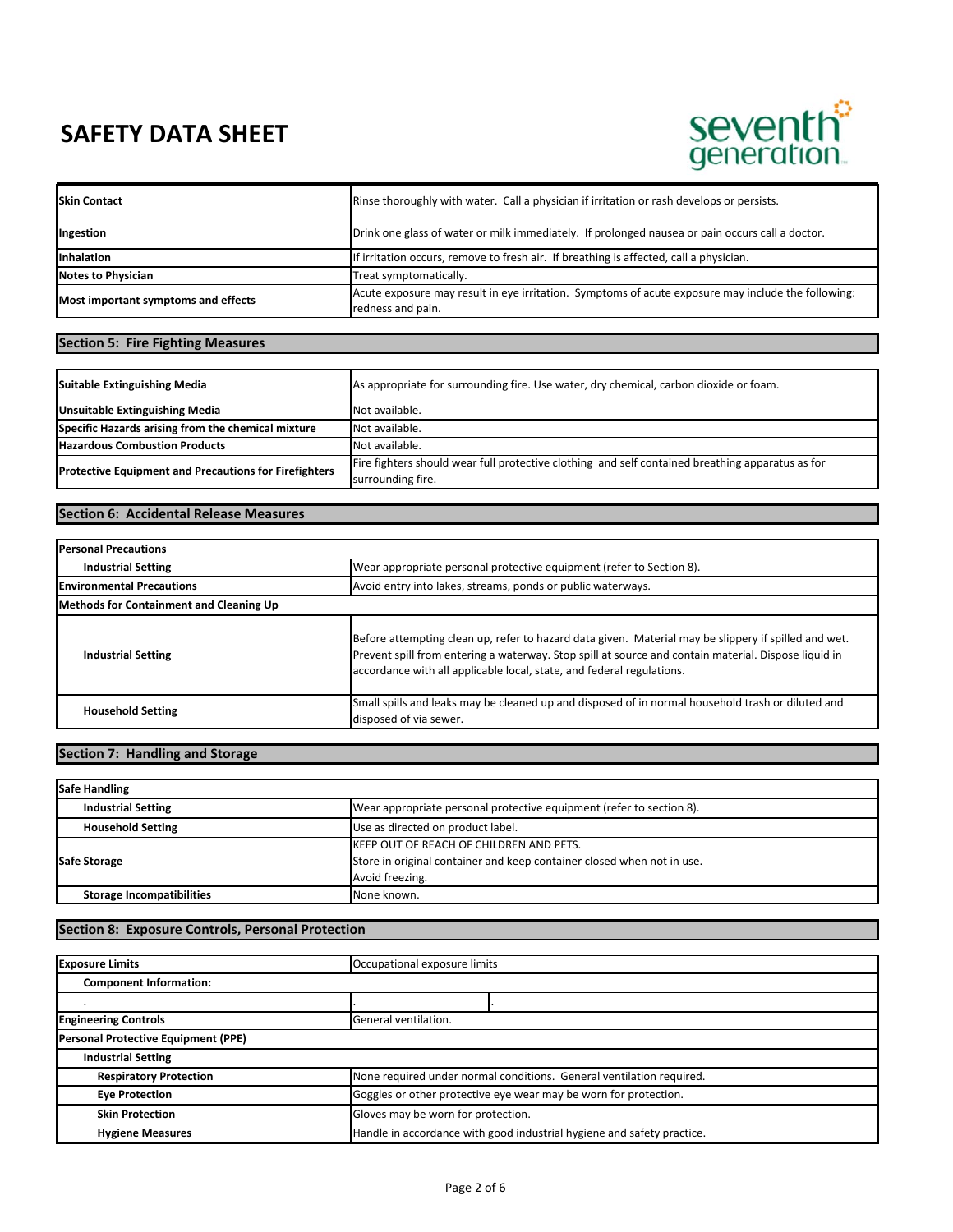

Household Setting **No special precautions necessary as long as product is used as directed.** 

#### **Section 9: Physical and Chemical Properties**

| <b>Physical State</b> | Liguid.                                         |
|-----------------------|-------------------------------------------------|
| Color                 | Colorless (water-white)                         |
| <b>Clarity</b>        | Clear                                           |
| Odor                  | Unfragranced. Characteristic of the ingredients |
| <b>Odor Threshold</b> | Not available.                                  |

| pH                                      | $10.3 - 11.3$                    |
|-----------------------------------------|----------------------------------|
| <b>Melting Point</b>                    | Not available.                   |
| <b>Freezing Point</b>                   | Not available.                   |
| Initial Boiling Point and Boiling Range | Not available.                   |
| <b>Flash Point</b>                      | Not available. Aqueous Solution. |
| <b>Evaporation Rate</b>                 | Not available.                   |
| Upper Explosive Limit (UEL)             | Not applicable.                  |
| Lower Explosive Limit (LEL)             | Not applicable.                  |
| Vapor Pressure (mmHg)                   | Not available.                   |
| Specific Gravity (H2O = 1)              | $1.00 - 1.02$                    |
| <b>Relative Density</b>                 | Not available.                   |
| Vapor Density (Air = 1)                 | Not available.                   |
| <b>Solubility in Water</b>              | Miscible                         |
| Partition Coefficient: n-octanol/water  | Not available.                   |
| <b>Auto-Ignition Temperature</b>        | Not available.                   |
| <b>Decomposition Temperature</b>        | Not available.                   |
| <b>Viscosity</b>                        | Not available.                   |
| VOC (weight %)                          | Not available.                   |

## **Section 10: Stability and Reactivity**

| Reactivity                                | Not available.                                                                                                                               |
|-------------------------------------------|----------------------------------------------------------------------------------------------------------------------------------------------|
| <b>Chemical Stability</b>                 | Stable under normal conditions of use and storage.                                                                                           |
| <b>Possibility of Hazardous Reactions</b> | None known.                                                                                                                                  |
| <b>Conditions to Avoid</b>                | None known.                                                                                                                                  |
| <b>Incompatible Materials</b>             |                                                                                                                                              |
| <b>Industrial Setting</b>                 | None known.                                                                                                                                  |
| <b>Household Setting</b>                  | In general, cleaning products should not be mixed with other household chemicals, unless specifically<br>provided for in the use directions. |
| <b>Hazardous Decomposition Products</b>   | None known.                                                                                                                                  |

## **Section 11: Toxicological Information**

| Potential Route(s) of Exposure       | Eyes. Skin. Ingestion. Inhalation. |                                                    |
|--------------------------------------|------------------------------------|----------------------------------------------------|
| <b>Effects of Acute Exposure</b>     |                                    |                                                    |
| <b>Oral Toxicity</b>                 |                                    | LD50 >5000 mg/kg, calculated based on ingredients. |
| <b>Dermal Toxicity</b>               | Not determined.                    |                                                    |
| <b>Inhalation Toxicity</b>           | Not determined.                    |                                                    |
| Component Information <sup>1</sup> : |                                    |                                                    |
| aqua (water)                         | 7732-18-5                          | Not applicable                                     |
| decyl glucoside                      | 68515-73-1 &<br>110615-47-9        | LD50 acute oral (rat) >2000 mg/kg                  |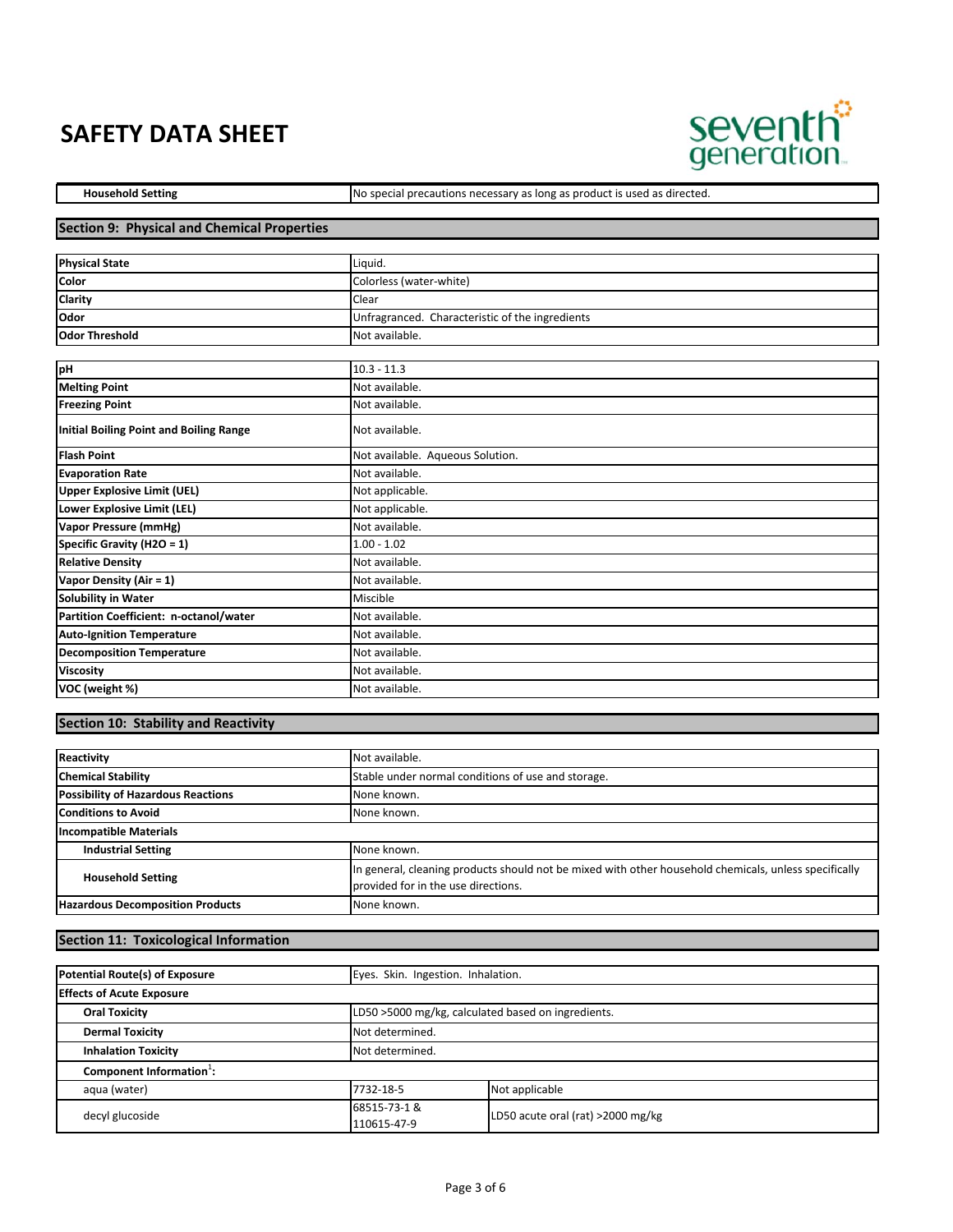

| lauramine oxide                                         | 70592-80-2                            | LD50 acute oral (rat) >2000 mg/kg                                             |
|---------------------------------------------------------|---------------------------------------|-------------------------------------------------------------------------------|
| sodium gluconate                                        | 527-07-1                              | LD50 acute oral (rat) 6060 mg/kg                                              |
| sodium carbonate                                        | 497-19-8                              | LD50 acute oral (rat) 2800 mg/kg                                              |
| benzisothiazolinone                                     | 2634-33-5                             | LD50 acute oral (rat) 1020 mg/kg                                              |
| methylisothiazolinone                                   | 2682-20-4                             | LD50 acute oral (rat) 120 mg/kg                                               |
|                                                         |                                       |                                                                               |
| <b>Eye Contact</b>                                      |                                       | Minimal Irritant. Not classifed for eye irritation, based on ingredients.     |
| <b>Skin Contact</b>                                     |                                       | Dermal non-irritant. Not classifed for skin irritation, based on ingredients. |
| <b>Skin Sensitization</b>                               |                                       | Not classified for skin sensitization, based on ingredients.                  |
| <b>Respiratory Sensitization</b>                        |                                       | Not classified for respiratory sensitization, based on ingredients.           |
| Carcinogenicity                                         | Not classified - based on ingredients |                                                                               |
| <b>NTP</b>                                              | No Ingredients Listed                 |                                                                               |
| <b>IARC</b>                                             | No Ingredients Listed                 |                                                                               |
| <b>OSHA</b>                                             | No Ingredients Listed                 |                                                                               |
| <b>Reproductive Effects</b>                             | Not classified - based on ingredients |                                                                               |
| <b>Mutagenicity</b>                                     | Not classified - based on ingredients |                                                                               |
| <b>Specific Target Organ Toxicity - Single Exposure</b> | Not classified - based on ingredients |                                                                               |
| <b>Specific Target Organ Toxicity - Repeat Exposure</b> | Not classified - based on ingredients |                                                                               |
| <b>Aspiration Toxicity</b>                              | Not classified - based on ingredients |                                                                               |

<sup>1</sup>LD50 acute oral toxicity (rat) – This is a value provided by the raw material supplier or scientific literature. It is not a value generated by Seventh Generation by testing using rats. Seventh Generation uses alternative, non‐animal based methods and scientific literature to determine the safety classification of our products and their ingredients.

#### **Section 12: Ecological Information**

| <b>Ecotoxicity</b>                   | Not available.                                                             |
|--------------------------------------|----------------------------------------------------------------------------|
| <b>Persistence and Degradability</b> | This product is biodegradable, based on OECD 301B. Ready biodegradability. |
| <b>Bioaccumulative Potential</b>     | No known significant effects or critical hazards.                          |
| <b>Mobility in Soil</b>              | Not available.                                                             |
| <b>Environmental Fate</b>            | No adverse effects expected.                                               |

#### **Section 13: Disposal Considerations**

| <b>Product Waste</b>                    | Any disposal must be in compliance with applicable local, state, provincial and federal laws and<br>regulations.                                                                                                                                                                                                                               |
|-----------------------------------------|------------------------------------------------------------------------------------------------------------------------------------------------------------------------------------------------------------------------------------------------------------------------------------------------------------------------------------------------|
| <b>Industrial Setting</b>               | When disposed as waste in its original form, this product is not considered hazardous waste under<br>Federal regulations, however regulations may vary by state or province and may designate it as<br>hazardous waste. Check with your local waste and waste water authorities. We are aware of the<br>following state waste classifications: |
| California Hazardous Waste Code         | 561                                                                                                                                                                                                                                                                                                                                            |
| <b>Connecticut Hazardous Waste Code</b> | CT <sub>04</sub>                                                                                                                                                                                                                                                                                                                               |
| Michigan Liquid Waste Code              | 029L                                                                                                                                                                                                                                                                                                                                           |
| <b>Washington Hazardous Waste Code</b>  | <b>WT02</b>                                                                                                                                                                                                                                                                                                                                    |
| <b>Household Setting</b>                | Product residues in the bottle may be discarded in trash, or diluted with water and disposed via sewer.<br>When used as directed, the product is septic-safe.                                                                                                                                                                                  |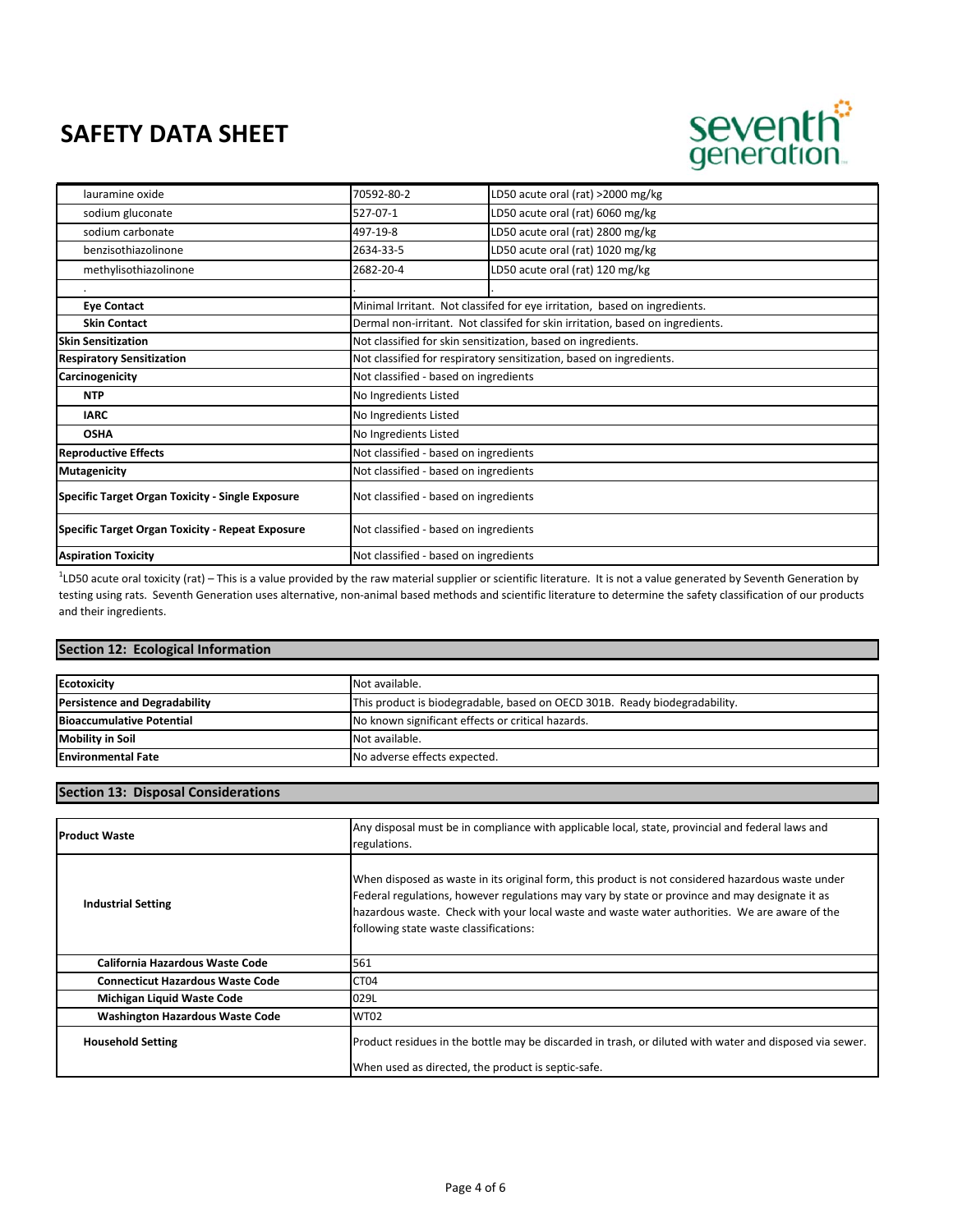

**Empty Packaging Empty Packaging Container for recycling Empty Packaging Container for recycling** is not available, discard in trash.



## **Section 14: Transport Information**

| <b>U.S. DOT</b>                  | Not regulated.                                                                                                                                                               |
|----------------------------------|------------------------------------------------------------------------------------------------------------------------------------------------------------------------------|
| U.S. States                      | See U.S. DOT for finished product classification for transport.                                                                                                              |
| Waste                            | Regulated in some states if the product is disposed of in its original form as waste by commercial<br>users/handlers. Refer to Section 13. for applicable state waste codes. |
| Canadian TDG (Surface Transport) | Not regulated.                                                                                                                                                               |
| <b>IMDG</b> (Marine Transport)   | Not regulated.                                                                                                                                                               |
| <b>IATA (Air Transport)</b>      | Not regulated.                                                                                                                                                               |

## **Section 15: Regulatory Information**

| lu.s.                                        |                                                                                                                                                                                                                                                 |  |
|----------------------------------------------|-------------------------------------------------------------------------------------------------------------------------------------------------------------------------------------------------------------------------------------------------|--|
| <b>Toxic Substances Control Act (TSCA)</b>   | This product complies with the inventory requirements of the U.S. Toxic Substances Control Act (TSCA).                                                                                                                                          |  |
| <b>California Prop 65</b>                    | This product is not subject to the labeling requirements of California's Proposition 65.                                                                                                                                                        |  |
| <b>California Air Resources Board (CARB)</b> | Meets applicable California Air Resource Board requirements for consumer products.                                                                                                                                                              |  |
| <b>Canada</b>                                |                                                                                                                                                                                                                                                 |  |
| Domestic Substances List (DSL)               | This product complies with the inventory requirements under Canada's Domestic Substances List (DSL).                                                                                                                                            |  |
| <b>Right to Know</b>                         | Regardless of hazard classification, Seventh Generation discloses all intentionally added ingredients and,<br>lif applicable incidental ingredients ≥1% on the product label. Please refer to Section 3. of this SDS for<br>ingredient listing. |  |
| <b>Component Information:</b>                |                                                                                                                                                                                                                                                 |  |
|                                              |                                                                                                                                                                                                                                                 |  |

#### **Section 16: Other Information**

| Hazardous Materials Identification System (HMIS) Rating      | <b>IHEALTH</b>              |   |
|--------------------------------------------------------------|-----------------------------|---|
| Legend: 4-Severe, 3-Serious, 2-Moderate, 1-Slight, 0-Minimal | <b>FLAMMABILITY</b>         |   |
|                                                              | <b>PHYSICAL HAZARDS</b>     |   |
|                                                              | <b>IPERSONAL PROTECTION</b> | A |

**National Fire Protection Association (NFPA) Rating <b>National Protection Association (NFPA) Rating**  Not determined.

#### **Professional Product Label Information**

DIRECTIONS FOR USE:

Hold sprayer 6 to 8 inches (15 to 20 cm) from surface, spray area and wipe with paper towel, cloth, or sponge.